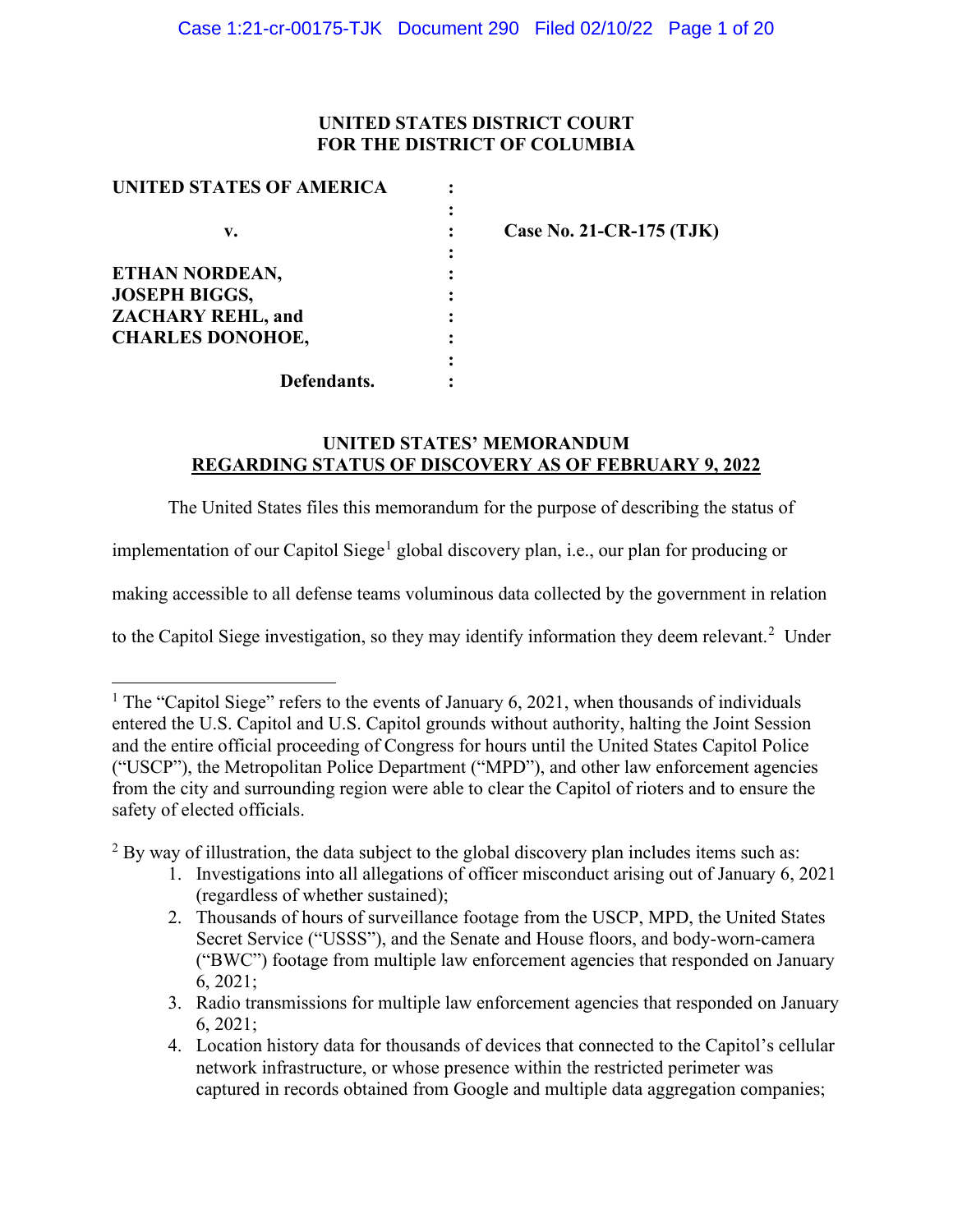## Case 1:21-cr-00175-TJK Document 290 Filed 02/10/22 Page 2 of 20

our global discovery plan, the data that is being made accessible to all defendants far exceeds the information to which any defendant is entitled under Federal Rule of Criminal Procedure 16, the Jencks act, or our *Brady* obligations.<sup>3</sup> We are making such vast quantities of data available due to the unique circumstances of this matter, i.e., literally hundreds of similar crimes being committed in the same place contemporaneously.

This memorandum addresses the status of:

- 1. Production of voluminous amounts of video to the Federal Public Defender ("FPD") instance of evidence.com (access available since October 18, 2021), and the multiple tools the government has provided to assist the defense in locating footage they may consider relevant;
- 2. The ability of inmates housed in the D.C. Department of Corrections ("DOC") to access those same materials through a separate DOC instance of evidence.com (beginning as of February 4, 2022);
- 3. Voluminous documents produced since our last status memorandum dated November 5, 2021;
- 4. The ability of legal defense teams to obtain access to FPD's Relativity workspace (beginning as of January 21, 2022), and the current contents of that database;
- 5. Manner of production of voluminous documents in view of defense counsel access to Relativity (beginning as of February 3, 2022);
- 6. Plans for an e-discovery room in the DOC;
- 7. Access by inmates to laptops made available through the DOC's e-discovery program;
- 8. Access to voluminous discovery by *pro se* defendants;
- 9. Challenges we are overcoming; and
- 10. Our plan for certain trials that may proceed before our discovery plan is substantially executed.

\*\*\*

7. All reports and exhibits related to allegations of officer misconduct or complicity on January 6, 2021.

<sup>5.</sup> Thousands of tips;

<sup>6.</sup> Relevant materials from other subjects' case files, including results of searches of digital devices, Stored Communications Act ("SCA") accounts, and interviews of other subjects, witnesses, tipsters and victims (redacted of identifying information as appropriate); and

<sup>3</sup> *Brady v. Maryland*, 373 U.S. 83 (1963)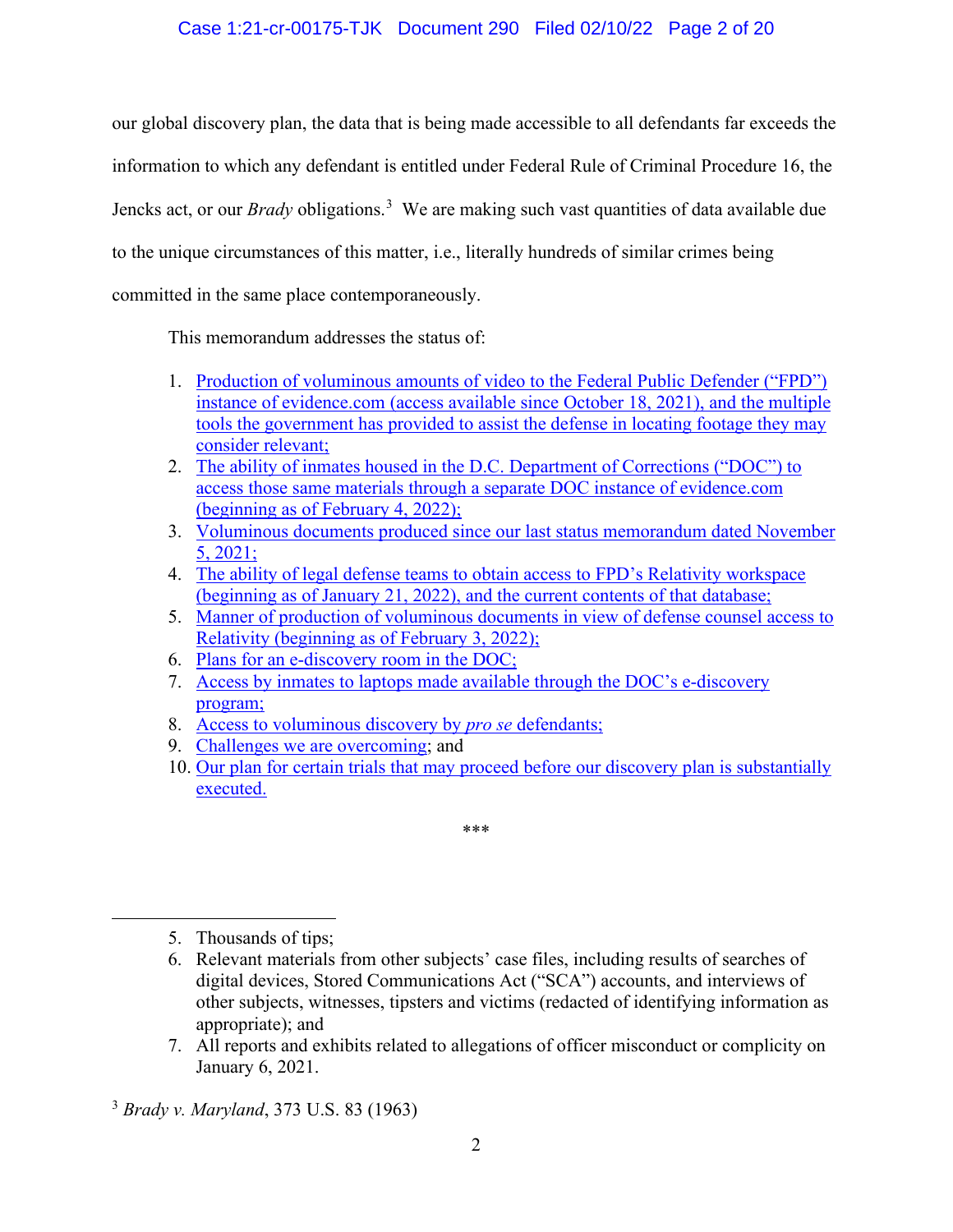### **1. Status of Production of Video Footage to FPD Instance of Evidence.com**

Since our last status memorandum describing the status of discovery (dated November 5, 2021), the following video footage has been shared to the defense instance of evidence.com and is accessible to any Capitol Siege defense counsel who requests a license from FPD:

- 1. 1,063 files consisting of approximately 714 hours of BWC footage recorded by 675 MPD officers.
- 2. 104 files consisting of approximately 102 hours of BWC and pole camera footage recorded by approximately 54 Arlington County Police Department ("ACPD") officers

At this juncture, just over 24,000 files consisting of USCP closed circuit video ("CCV")

footage, BWC from multiple law enforcement agencies, and USSS surveillance footage have been made available to the defense instance of evidence.com. For context, the files provided via evidence.com amount to over nine terabytes of information and would take 102 days to view. Accordingly, solely to assist Capitol Siege defense teams in identifying video files they may consider relevant in specific cases, we have also produced the following analytical and mapping tools, all of which comprise substantial government work product:

- 1. MPD Radio Global Positioning Satellite ("GPS") Spreadsheet: The Discovery Team learned that radios provided to MPD officers by the D.C. Office of Unified Communications ("OUC") provide GPS location data when four or more satellites are visible to the radio. Under these circumstances, the data is transmitted: (1) every ten minutes; (2) when there is an emergency activation on the radio; and (3) each time an officer pushes the button to talk over the radio. The Discovery Team obtained MPD radio GPS records for January 6, 2021 and created a spreadsheet of data that may be plotted on a time-scaled map using commercially available GPS mapping software. In many instances, the subscriber alias for a radio is an individual officer's Computer Aided Dispatch ("CAD") number and last name. Since MPD BWC footage in evidence.com is also frequently saved under an officer's CAD number and name, a particular officer's radio location information can be used to search for BWC footage from the same time and location in evidence.com;
- 2. BWC Summary Spreadsheet and related zone maps: This 752-page spreadsheet was initially created by over sixty individuals as an investigative tool to assist prosecutors in locating relevant BWC footage from responding law enforcement agencies including MPD, Montgomery County Police Department, and Fairfax County Police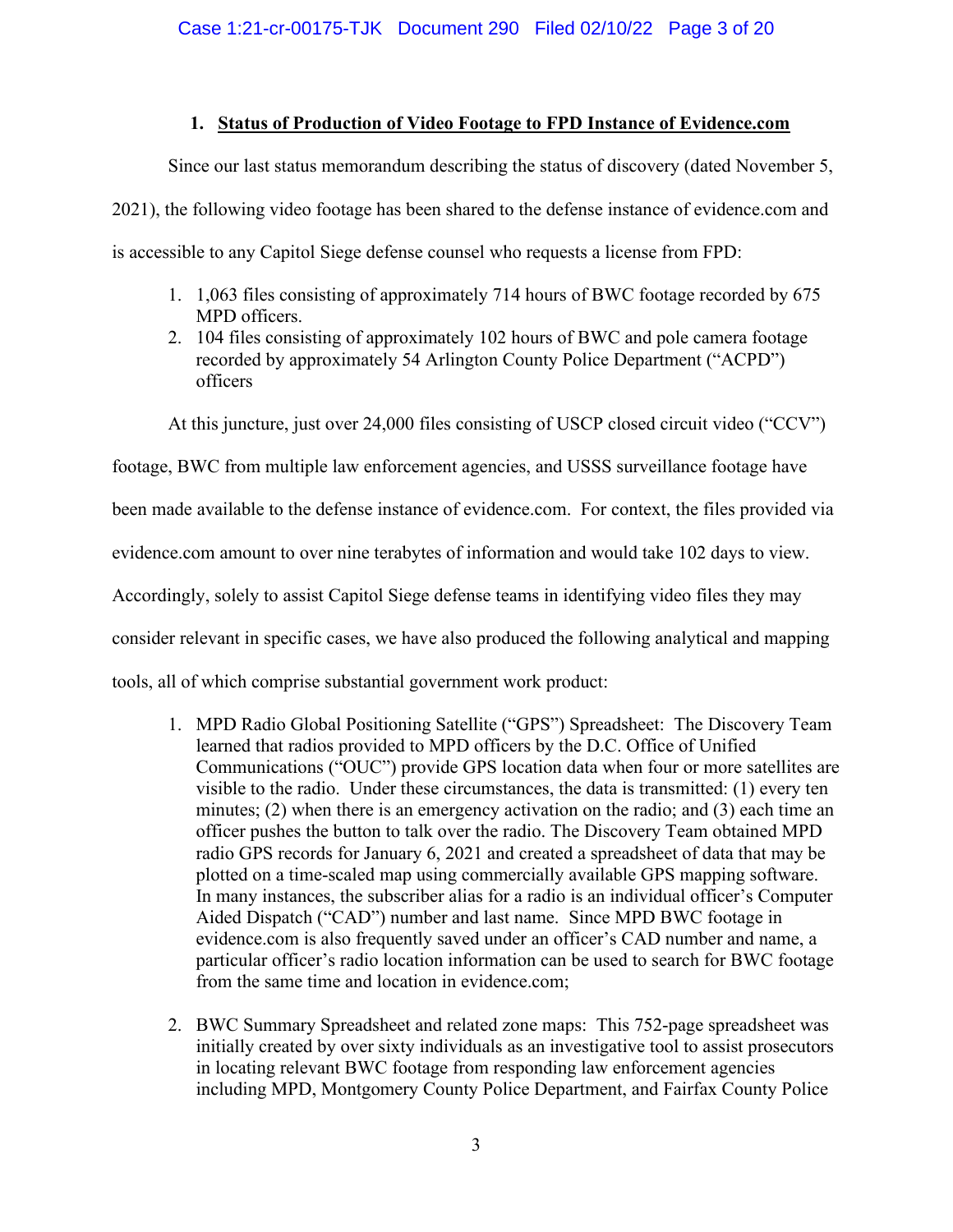Department. With respect to over 2,800 BWC video files, the spreadsheet provides: (1) the name and CAD number of the officer associated with the video, (2) the video start time, (3) a short summary of notable events observed by the reviewer including potential crimes observed and the time the camera appears to enter the Capitol, if any; and (4) the apparent location of the camera between noon and midnight, using 15 minute periods of duration. The locations identified correspond to zone maps that section the interior of the Capitol, the Lower West Terrace, and the Capitol Grounds into smaller areas;

- 3. USSS video spreadsheet: The Discovery Team created a spreadsheet containing the filenames/titles, starting times, video length, and date of USSS video;
- 4. 15 camera maps of the interior of Capitol Visitor's Center and the interior of the Capitol, and one camera map of the Capitol grounds. The maps depict the general location of the cameras that are identified by unique number in each USCP CCV video filename;
- 5. ACPD spreadsheet: The Discovery Team created a spreadsheet listing start times of handheld camera video from Arlington County Police Department; and
- 6. A timeline of events drafted by the USCP, beginning December 16, 2020, memorializing critical events occurring in advance of and during the Capitol Siege.

## **2. Status of Access to Evidence.com by Defendants Housed in the D.C. Department of Corrections**

Through an unprecedented collaboration among the government, FPD, FPD's National Litigation Support Team ("NLST"), American Prison Data Systems ("APDS"), the DOC, and Axon Enterprise, Inc. ("Axon"), as of February 2, 2022, a separate, stand-alone instance of evidence.com has been made available to allow in-custody Capitol Siege defendants who are pending trial to view video footage. This DOC instance of evidence.com is a mirror image of the FPD instance of evidence.com. The government and FPD have drafted a memorandum of understanding describing the contents of the DOC instance, the applicable technical settings, and the requirements for inmates to obtain access. In brief, the government will make a request for an inmate to gain access to the DOC instance of evidence.com once the assigned prosecutor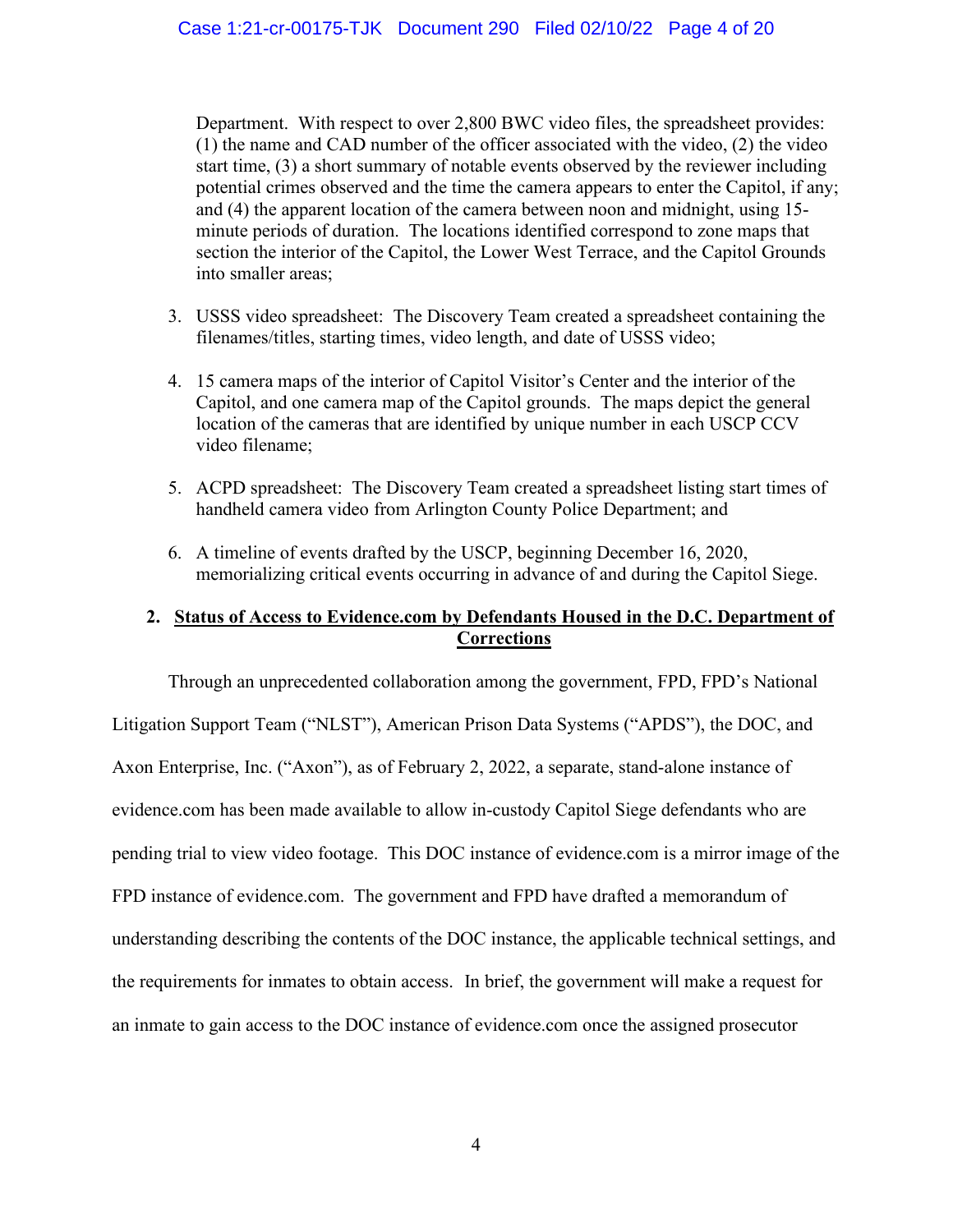## Case 1:21-cr-00175-TJK Document 290 Filed 02/10/22 Page 5 of 20

notifies the Capitol Siege Discovery Unit Chief that one of the following three things has occurred:

1. The inmate has signed Attachment A to the protective order;

- 2. The inmate has stated on the record in court that s/he has read the protective order, reviewed it with his/her attorney, understands the protective order, and agrees to abide by it; or
- 3. (a) A defense attorney has represented to the assigned prosecutor in writing that they have reviewed the protective order with their client and have been authorized to sign Attachment A on their client's behalf; and (b) the defense attorney also agrees that at the next scheduled hearing in which the client is present, s/he will put on the record that s/he signed Attachment A on the client's behalf after reviewing the protective order with him or her.

Based upon information provided by APDS, as of February 9, 2022, twenty Capitol Siege

inmates should have received access to evidence.com over their APDS educational tablets.<sup>4</sup> As

of today, assigned prosecutors are still waiting for defense counsel who represent an additional

fifteen Capitol Siege defendants to confirm their respective client's agreement to abide by the

terms of the protective order.

# **3. Status of Production of Documents to Date**

Global productions made to defense counsel since November 5, 2021 (Global Production

Nos. 8 to 11) have continued to focus on materials most frequently requested by defendants and

include items (in addition to some of the tools referenced above) such as:

- 1. Two new USCP Office of Professional Responsibility ("OPR") reports and 16 associated exhibits;
- 2. Forty additional exhibits to previously produced USCP OPR reports;
- 3. One hundred sixty-two USCP Use of Force reports and exhibits;
- 4. A collection of MPD Use of Force reports and exhibits;
- 5. Sixty-five video files of the Capitol Siege recorded by MPD's Electronic Surveillance Unit and six related reports;
- 6. Ten video files of footage from the Senate floor from the Senate Recording Studio;
- 7. Ten video files of footage from the House floor from the House Recording Studio;
- 8. Sixty-four audio recordings of Virginia State Police radio communications;

<sup>&</sup>lt;sup>4</sup> Although APDS attempted to make the link accessible on February 4, there were technological issues. As of February 9, we understand that those issues have been resolved.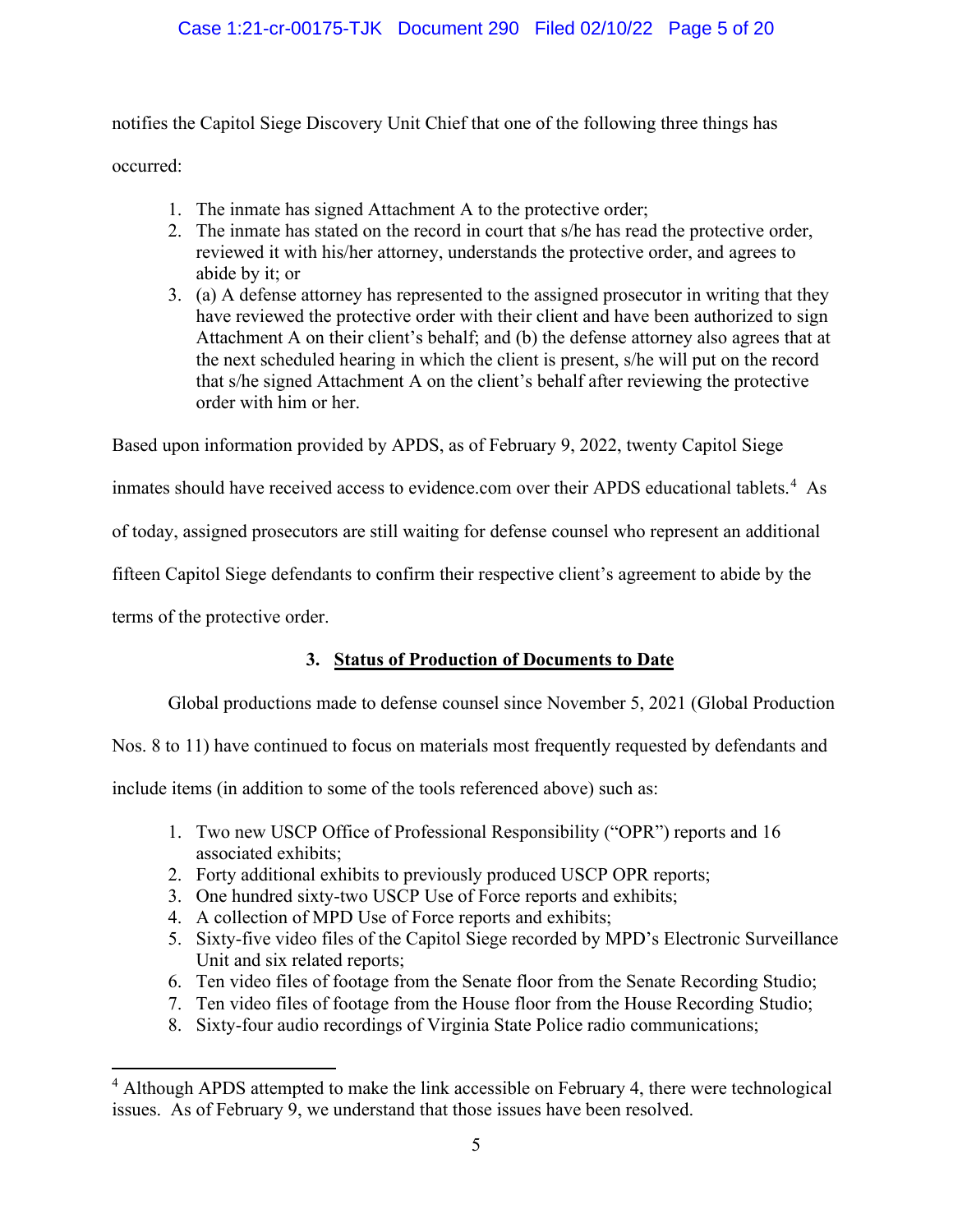### Case 1:21-cr-00175-TJK Document 290 Filed 02/10/22 Page 6 of 20

- 9. Eight audio files of USCP radio communications and conference bridge;
- 10. A redacted transcript of the USCP Dignitary Protection Detail radio channel;
- 11. 18,484 anonymous tips received by MPD;
- 12. Documents relevant the interstate commerce element of charged offenses; and
- 13. USSS files related to Vice President Elect Kamala Harris and Vice President Michael Pence's whereabouts on January 6, 2021.

These materials are substantial. For example, the exhibits to USCP OPR and MPD Use of Force reports described above include approximately 94 audio-recorded interviews of officers and witnesses (35 USCP OPR interviews and 59 MPD use of force interviews).

### **4. Access to FPD Relativity Workspace**

On Friday, January 21, 2022, FPD circulated instructions to defense attorneys on how to gain access to the FPD Relativity workspace. Capitol Siege defense attorneys were advised that since the Relativity database is in a FedRAMP,<sup>5</sup> secure environment, completing the process for obtaining access is time-consuming for FPD and its vendor. Thus, counsel should expect the process for gaining access to the database to take *at least* four to five business days from when counsel first submits a Relativity License Request Form.

## **5. Manner of Production Going Forward**

Approximately two weeks after Capitol Siege defense counsel were notified to apply for Relativity access, and after providing ample notice to defense counsel, the Discovery Team began making its global productions directly to the defense Relativity workspace and discontinued the practice of making voluminous productions via USAfx.<sup>6</sup> Using a defense

<sup>&</sup>lt;sup>5</sup> The Federal Risk and Authorization Management Program (FedRAMP) was established in 2011 to provide a cost-effective, risk-based approach for the adoption and use of cloud services by the federal government. FedRAMP empowers agencies to use modern cloud technologies, with an emphasis on security and protection of federal information.

<sup>&</sup>lt;sup>6</sup> We expect prosecutors will continue use USAfx to make productions in individual cases.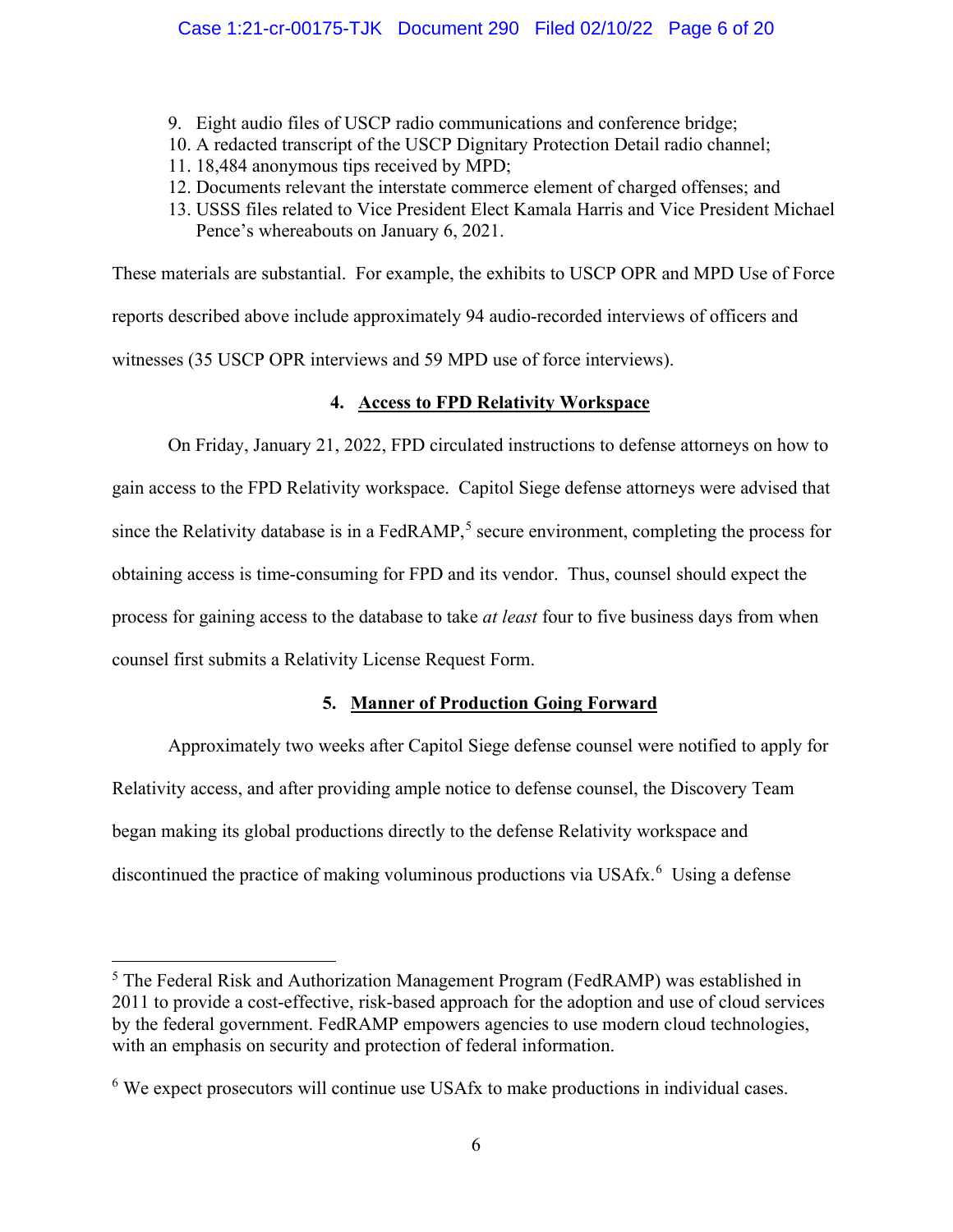### Case 1:21-cr-00175-TJK Document 290 Filed 02/10/22 Page 7 of 20

Relativity workspace to receive materials produced by the government in discovery will have several benefits for defense teams, including but not limited to avoiding any challenges they may have experienced in downloading large productions from USAfx.<sup>7</sup> They will no longer need to download productions to review them, as the materials will already be available for review in the database. Additional benefits will include the ability to perform keyword searches across the materials in the database, including searches of audio and video that has been "machine" transcribed.<sup>8</sup> Also, within the database, materials that are linked to each other (e.g., a report and multiple exhibits), will be easily identified as connected to each other for reviewing purposes, even if the materials were not initially provided in the same discovery production.<sup>9</sup> Notably, many of the materials we will be providing, such as thousands of tips or the results of searches of other defendants' devices and SCA accounts, would be of little value if produced in any other manner. In addition to the fact that they would likely exceed the capacity of our file transfer system or defense downloading capabilities – and thus require an enormous number of storage devices to be provided in every single case – there would be no way to search the contents universally.

 $<sup>7</sup>$  USAfx is merely a tool for file transfer using the Internet, while Relativity is an online search</sup> and review database. USAfx is not an optimal nor in many cases even a workable manner of transferring extremely large volumes of data.

<sup>&</sup>lt;sup>8</sup> Machine transcription is an imperfect tool that is intended to assist defense teams in locating relevant information. On high-quality audio files (e.g., equivalent to a deposition or court hearing), machine-transcription is more accurate than on audio files that contain background noise or in which the speakers are not clearly enunciating (e.g., cell phone videos, custodial interviews, radio communications, voicemails).

<sup>&</sup>lt;sup>9</sup> In e-discovery parlance, linked documents (such as a report and exhibits, or an email and attachments), are also known as a document "family."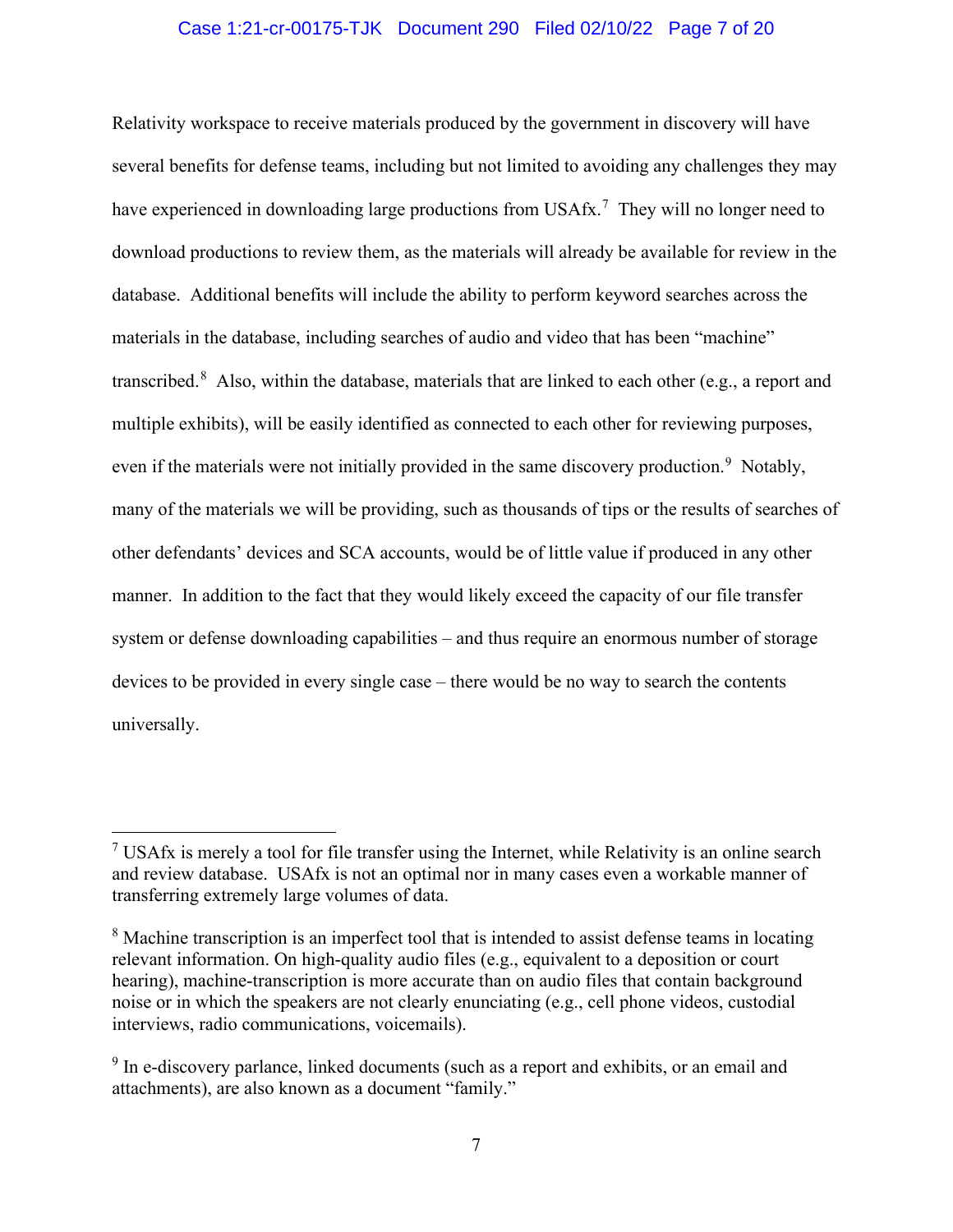### Case 1:21-cr-00175-TJK Document 290 Filed 02/10/22 Page 8 of 20

Defendants will not be provided access to the FPD Relativity workspace, given the extensive volume of highly sensitive materials currently therein and those that we will produce in the future. Pursuant to the protective order issued in Capitol Siege cases, defense counsel may not permit defendants to view such materials unsupervised by defense counsel or an attorney, investigator, paralegal, or support staff person employed by defense counsel.<sup>10</sup> By way of illustration, highly sensitive materials currently in the database include allegations about officers' use of force or complicity with rioters (even if ultimately not sustained), and CCV camera maps of the Capitol and grounds containing information that, if further disclosed, could negatively impact the security of the U.S. Capitol. In the future, such materials will grow to include relevant materials derived from searches of subjects' digital devices and social media accounts; interviews with defendants, tipsters, witnesses, and victims; background information accumulated about investigation subjects; and financial, communications, and travel records pertaining to investigation subjects that may bear little or no relevance to most other defendants. Notably, such information may pertain to subjects who are not currently and who may never be charged.

Of course, we will continue to notify the defense of materials have been added to the FPD Relativity workspace so that counsel and defendants may collaborate to identify any materials a defendant should review in a particular case. Subject to the protective order, defense counsel can share such documents with their respective clients through a variety of mechanisms

 $10$  The protective order places the burden of demonstrating need for protection on the government, and it gives the assigned prosecutor ample flexibility to negotiate sensitivity designations and redactions with respect to individual documents in specific cases. It further permits defendants to contest any sensitivity designation when no agreement may be reached.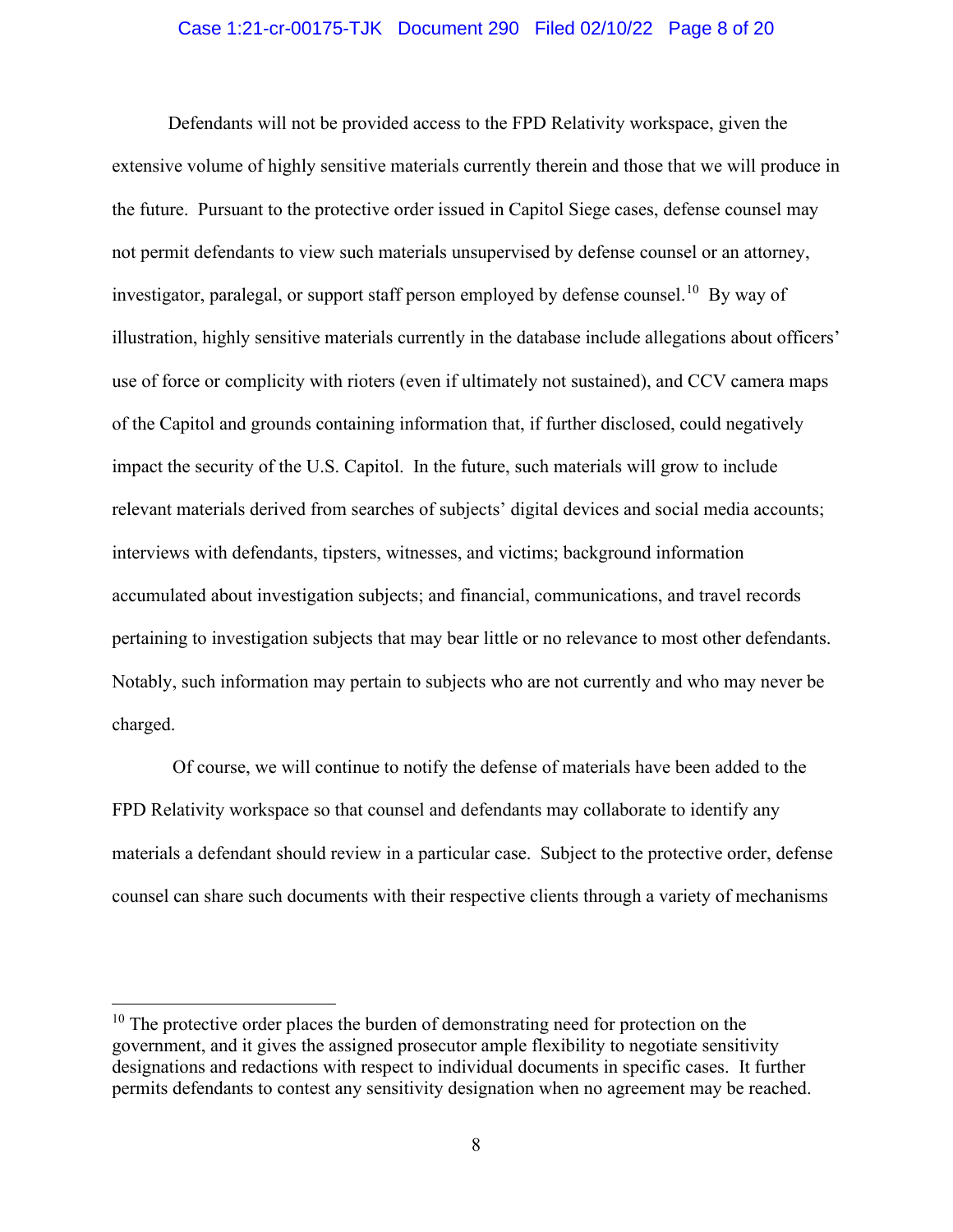## Case 1:21-cr-00175-TJK Document 290 Filed 02/10/22 Page 9 of 20

including Internet-based file transfer systems or traditional storage devices, such as hard drives,

flash drives, and discs. $11$ 

At this juncture, the defense Relativity workspace contains Global Productions 8 to 11,

and portions of Global Production No. 2 (all of which were already made accessible to defense

teams via USAfx). We are in the process of transferring Global Production Nos. 1 through 7 to

the defense Relativity workspace and anticipate that process will be completed this week.

Among the materials the government expects to provide in the near future are:

- 1. The remainder of discoverable documents we received from the USCP and MPD in response to requests by the Discovery Team.<sup>12</sup>
- 2. Over 900 records pertaining to Federal Bureau of Investigation ("FBI") interviews of law enforcement officers. These records are currently being redacted to remove information such as officer's personal telephone numbers;
- 3. Search warrant documents related to the FBI's collection of: (a) cell tower data from Verizon, AT&T, and T-Mobile/Sprint; (b) Google account subscriber information and

Of approximately 22,000 MPD records we received, we determined that approximately 19,300 were unique (not duplicates) and needed review. Of those, approximately 18,200 have been reviewed and deemed discoverable – they are now in the redaction process. There are still approximately 1,000 MPD records undergoing review. The remainder have been deemed not discoverable.

Of approximately 34,000 USCP records we received, we removed a large number of files from the review process because: (1) they consisted of unscoped digital devices or social media accounts, or (2) they were duplicative. At this juncture, of the remaining approximately 13,200 documents, approximately 3,000 documents are still undergoing review, and approximately 4,200 are in the process of being redacted.

 $11$  FPD and its vendor are also attempting to determine if it will be possible for defendants to view selected materials within the Relativity workspace, utilizing permissions that would ensure the selected materials are viewable only by the relevant client.

<sup>&</sup>lt;sup>12</sup> We have nearly completed our assessment and review of approximately 56,000 records provided by the USCP and MPD. Discoverable documents from both data sets continue to be turned over to the defense on a rolling basis. Those discoverable materials not yet produced will be shared to the FPD Relativity workspace as soon as the on-going review and redaction process is completed.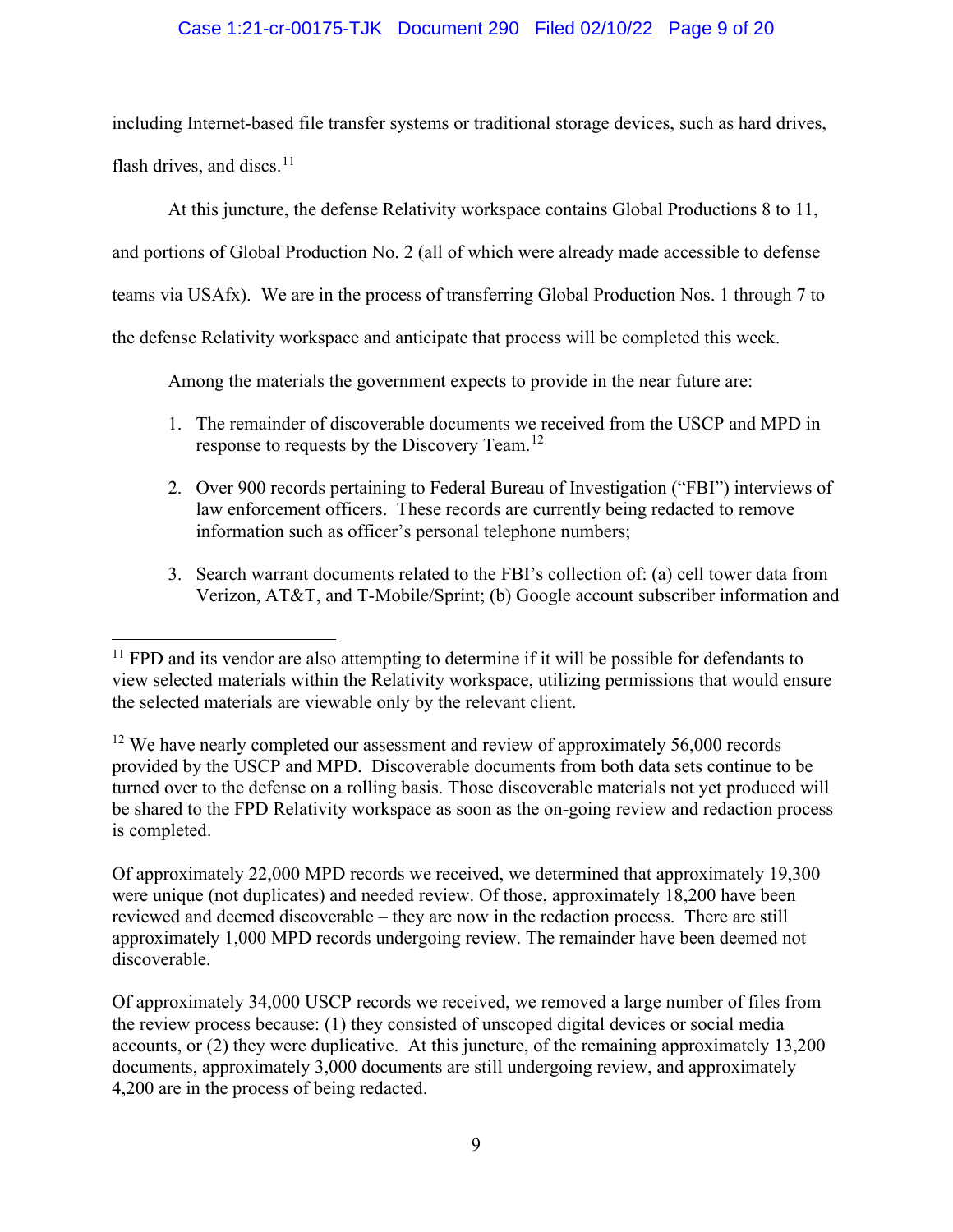location data from the Capitol and restricted perimeter, i.e., the Google geofence warrants; (c) anonymized location data collected by ten data aggregation companies; and (d) basic subscriber information for Facebook/Instagram accounts linked to the anonymized advertising identifiers obtained pursuant to the data aggregation warrants. These materials are currently being redacted to remove law enforcement sensitive information, for example, the precise location of cellular network infrastructure that provided cellular service to the Capitol on January 6, 2021;

- 4. Archived Parler<sup>13</sup> posts and comments from around the period of January 6, 2021, hosted by the Internet Archive Project and retrieved by the FBI; and
- 5. Videos scraped from Parler that were deemed potentially relevant to the Capitol Siege after the FBI's review of thousands of videos from a two-week period encompassing January 6, 2021.

Finally, we currently have a surge team reviewing for discoverability and sensitivity an

additional 26,000 FBI documents that were previously loaded into our Relativity database.

Relevant documents will be provided after appropriate redactions are completed.

## **6. Status of Access to Documents in Defense Team Relativity Workspace by Inmates Housed in the D.C. Department of Corrections**

We continue to collaborate with FPD and DOC with respect to the creation of an e-

discovery room in the Correctional Treatment Facility in which Capitol Siege defendants can

access materials provided to them by counsel from the defense team Relativity workspace. The

government and FPD's vendors have worked together to establish a plan for production options

<sup>&</sup>lt;sup>13</sup> Parler is social media website that was used by some individuals to coordinate in advance of the Capitol Siege. *See, e.g.,* Timberg, Craig and Harwell, Drew, "*Pro-Trump forums erupt with violent threats ahead of Wednesday's rally against the 2020 election*, The Washington Post, (Jan. 5, 2021), https://www.washingtonpost.com/technology/2021/01/05/parler-telegram-violence-dcprotests/; Frenkel, Sheera, *The Storming of Capitol Hill was Organized on Social Media,* The N.Y. Times, (Jan. 6, 2021), https://www.nytimes.com/2021/01/06/us/politics/protesters-stormcapitol-hill-building.html. Parler went offline on January 10, 2021, when Amazon Web Services canceled its hosting services. *See* Room, Tony and Lerman, Rachel, "*Amazon suspends Parler, taking pro-Trump site offline indefinitely*, The Washington Post, (Jan. 11, 2021), https://www.washingtonpost.com/technology/2021/01/09/amazon-parler-suspension/. Concerned that Parler was going to be taken offline, the government attempted to collect and preserve publicly available Parler posts, comments, and videos through a variety of methods.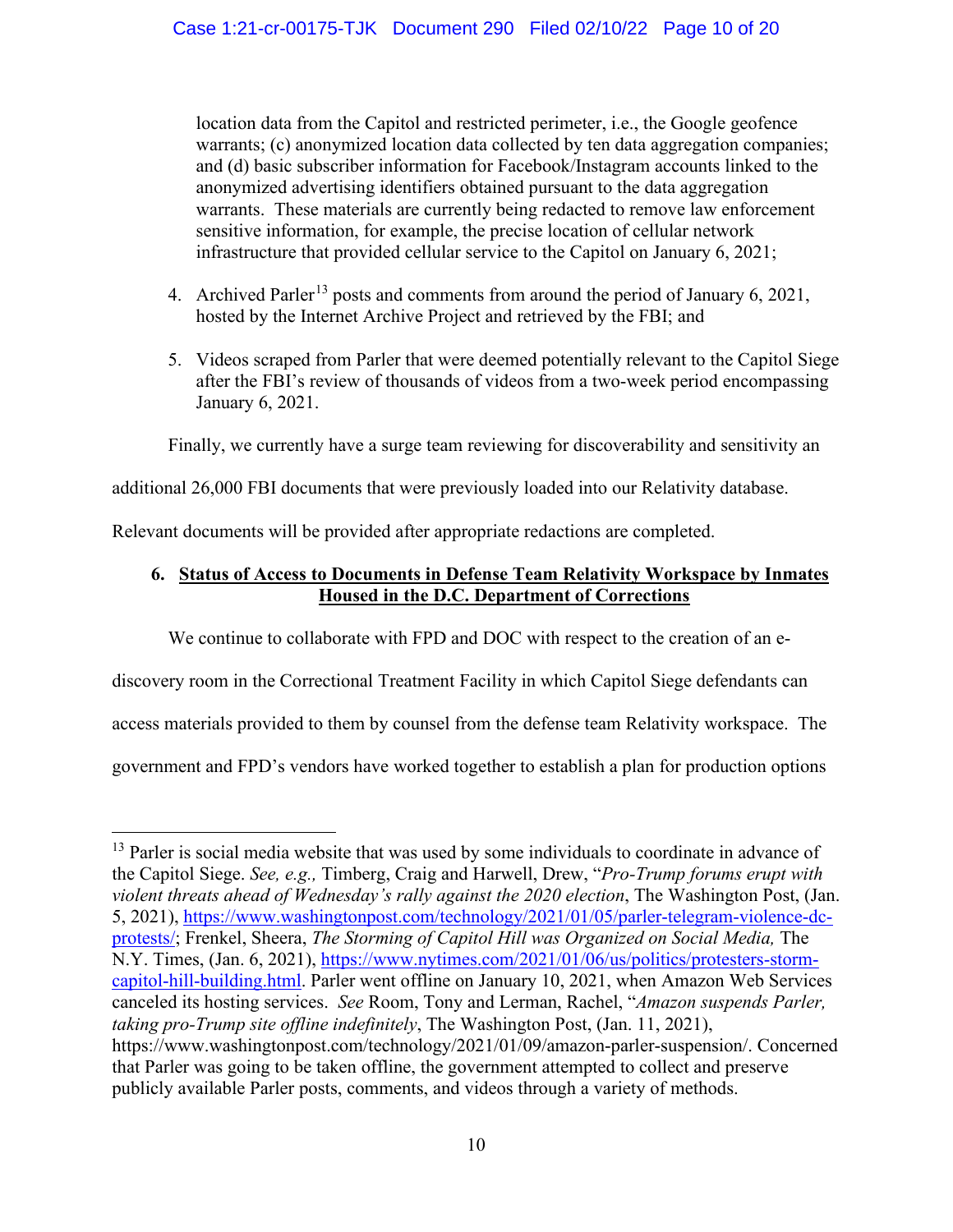### Case 1:21-cr-00175-TJK Document 290 Filed 02/10/22 Page 11 of 20

and formats for detained defendants. Broadly, the options under consideration would allow counsel to share productions to detained defendants in one of two ways:

- 1. An HTML production format that would provide a "CSV"<sup>14</sup> file with metadata fields and links to the documents for review. The CSV file would also contain a column in which inmates could make notes about individual documents and send them back to counsel for review. The CSV would be delivered to inmates on a storage device or via a file transfer program.
- 2. Productions could be viewed within the Relativity workspace in the manner being considered per footnote 11.

Fifteen laptop computers that FPD ordered to support the proposed program are in transit to FPD. The government, FPD and DOC have made significant progress on a memorandum of understanding that will govern each party's duties and responsibilities in relation to such a program.

The implementation of this solution has met with some delays recently, in part due to the need to identify individuals who would be willing to staff the room. Under the agreement in principle, FPD will be responsible for providing necessary staffing of an e-discovery room. At a bare minimum, staff will be responsible for assigning computers for review and ensuring defendants are able to access the relevant programs.<sup>15</sup> Finding staff with the requisite computer skills who are willing to work full-time in a correctional setting is challenging, and that challenge is further exacerbated by the existence of the COVID-19 pandemic. In any event, even if staff were currently available, it is questionable whether the program could have been made accessible

<sup>&</sup>lt;sup>14</sup> A CSV (comma-separated values) file is a text file that has a specific format which allows data to be saved in a table structured format. It can be opened in a wide variety of programs and is commonly opened in Microsoft Excel and appears as a spreadsheet.

 $15$  Ideally, such staff would be able to provide additional support including troubleshooting issues with computers and assistance with accessing and reviewing productions.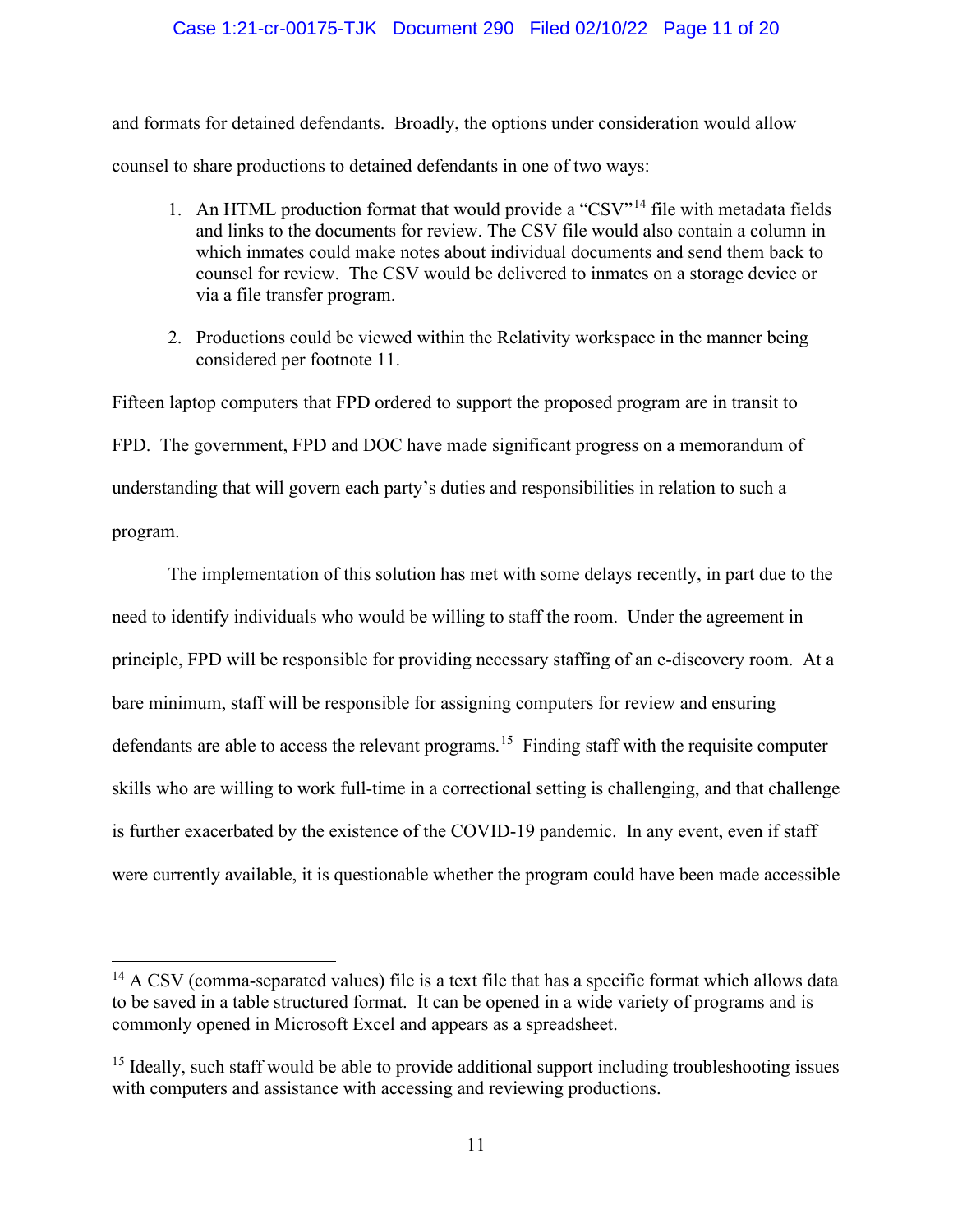### Case 1:21-cr-00175-TJK Document 290 Filed 02/10/22 Page 12 of 20

to large groups of inmates in recent months. Pursuant to medical stay-in-place protocols issued December 22, 2021, the DOC has suspended all in-person small group activities and volunteer services in the effort to combat the spread of COVID-19.<sup>16</sup>

### **7. Status of Access to Laptops Through DOC's E-Discovery Program**

In the interim, the DOC's e-discovery laptop program has presented inmates with a reasonable alternative for viewing voluminous documentation. As described in our prior submissions, there are over 20 computers in the DOC's e-discovery program, and inmates may keep them for up to two weeks at a time once they are eligible. Based on the most recent version of the laptop waitlist (dated February 4, 2022), it appears there are approximately 18-22 inmates on the waitlist, and 14 of them were added no earlier than January 21, 2022.

### **8.** *Pro Se* **Defendants**

The government and FPD continue to collaborate about a discovery plan for *pro se*  defendants. Currently, subject to the terms of the protective order, standby counsel can use their own licenses for the FPD instance of evidence.com to share videos with *pro se* defendants. As we have previously made defense counsel aware, we have agreed to waive the requirement that a defendant be supervised while reviewing highly sensitive video in cases where access is provided through evidence.com and:

- 1. A protective order has been entered in the relevant case;
- 2. The defendant has executed the written acknowledgement to the protective order (or been subject to an equivalent admonishment by the Court); and
- 3. The ability of the defendant to download or reshare is suppressed by counsel before the video is shared to the defendant.

<sup>&</sup>lt;sup>16</sup> We understand that the DOC imminently intends to revert to the modified stay-in-place protocols that were in effect prior to December 22, 2021.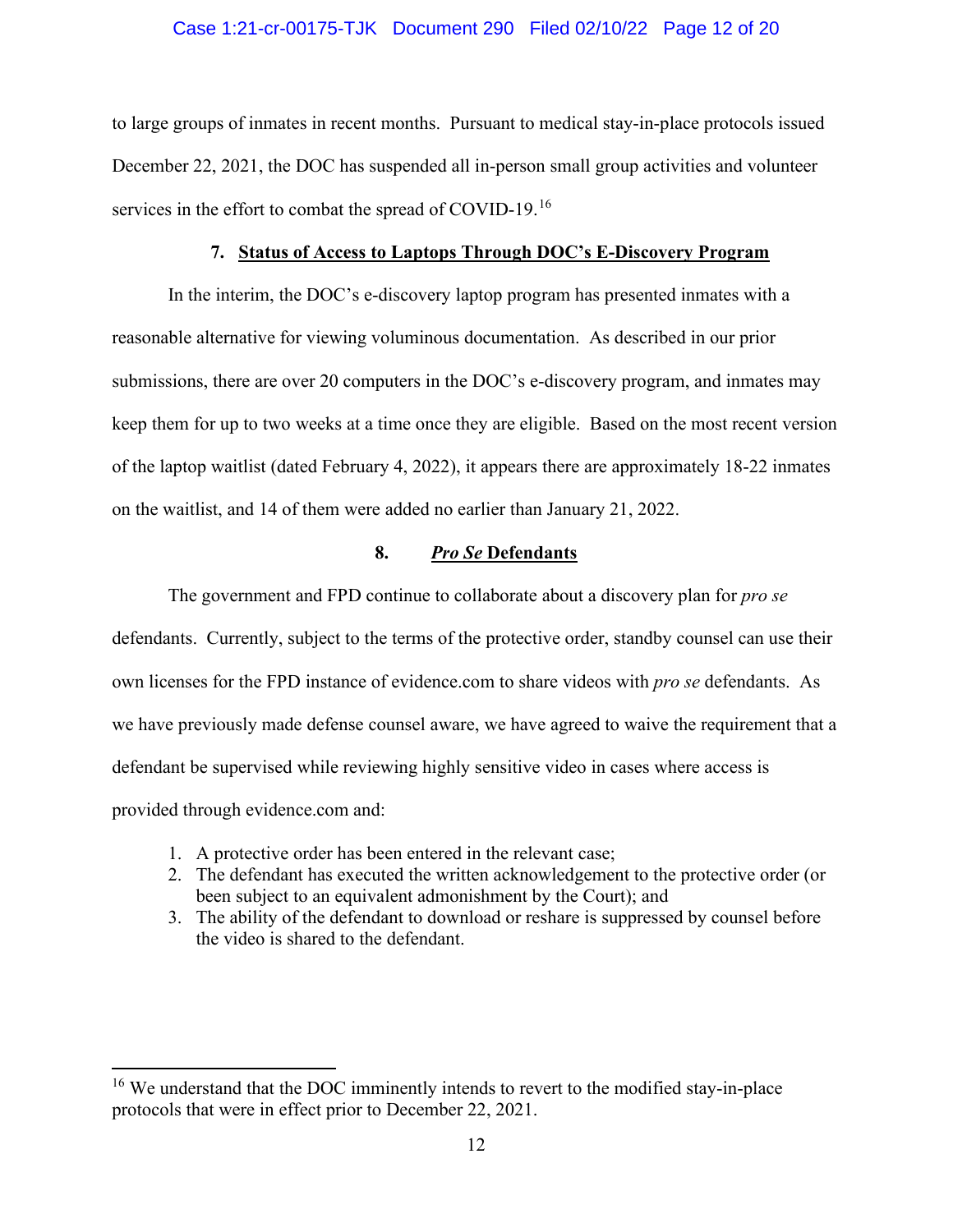#### Case 1:21-cr-00175-TJK Document 290 Filed 02/10/22 Page 13 of 20

For the reasons elaborated in part 5 above, the government will not agree to providing *pro se* defendants unfettered access to FPD's Relativity workspace. However, prosecutors assigned to *pro se* case will share production indexes with both defendants and their standby counsel. Standby counsel should discuss the materials on the production index with the *pro se*  defendant, and subject to the protective order, s/he can share any materials requested utilizing the same mechanisms available to represented defendants described above. Further, in those instances where a *pro se* defendant wishes to view highly sensitive documents, standby counsel or his/her staff must supervise the defendant unless: (1) the defendant and the assigned prosecutor are able to reach a suitable compromise or (2) the Court orders otherwise.

### **9. Challenges We Are Overcoming**

In November, we projected that by the end of January 2022, we would provide the discoverable portions of several hundred thousand FBI records. We were unable to meet this goal for several reasons. Our plan was to identify all data in the FBI's case management system associated with any Capitol Siege investigation subject, and then export that data for review in Relativity (after culling it of any material arguably protected by Federal Rule of Criminal Procedure 6(e)). Our request to extract this volume of data from the FBI's case management system was unprecedented. An FBI data scientist worked closely with the developers of the FBI's case management system to create a technological solution that would identify the relevant case materials and export the data for uploading to Relativity. In November 2021, we understood that the technological solution had been successfully deployed, and we expected to receive over 400,000 documents for further discovery processing at about that time. Upon subsequent review of the export, however, our technology experts recognized that the solution developed was not as successful as originally believed. Although the materials were identified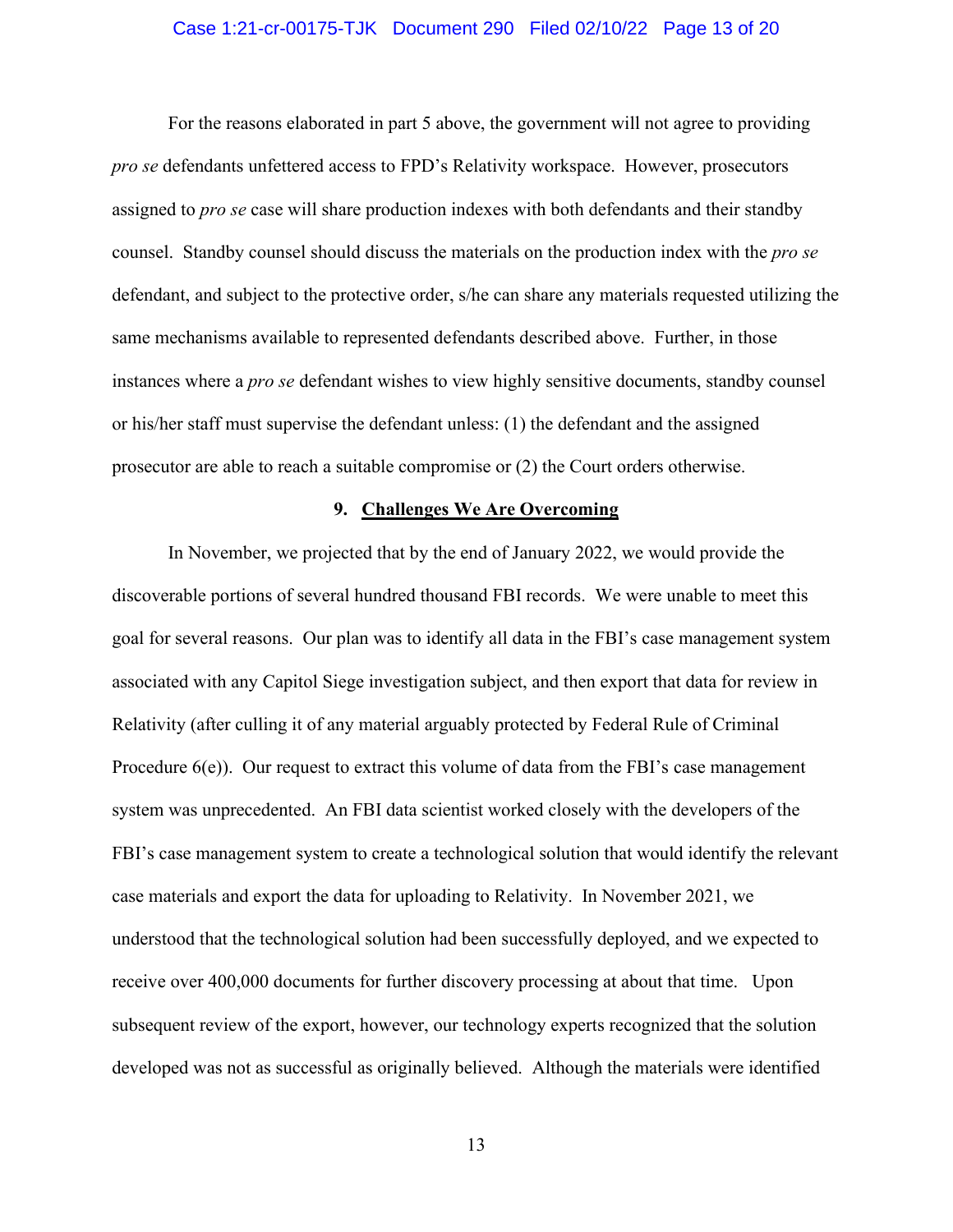#### Case 1:21-cr-00175-TJK Document 290 Filed 02/10/22 Page 14 of 20

and exported, they were no longer organized in any logical fashion, i.e., by individual investigation and in chronological order. As a result, the government was required to develop additional technological solutions to ensure that documents were associated to appropriate case files and properly sequenced before they were loaded to Relativity. This was an iterative process that took time. Efforts to move quickly were also frustrated by COVID-related quarantines and snowstorms that limited access of key personnel to the technology labs necessary to complete their work. As a result of all the above, this entire process took far longer than was originally anticipated.

Ultimately, approximately 380,000 documents from the FBI's case management system were delivered to Deloitte on February 7, 2022.<sup>17</sup> Given the volume of material, it may take up to ten days for it to finish being uploaded. Once these materials complete uploading, they will require in-depth analysis and customization so that they may be produced to the FPD database in a standardized format, vastly facilitating future searching and review by defense teams. This process is required prior to any human review and is expected to take an additional several weeks. During this same period, we will also leverage Relativity's analytical tools to deduplicate files, potentially eliminating thousands of documents from the need for any further review. (A highly preliminary review suggests that approximately one-third to one-half of the documents may be duplicative in nature.) During this time, we also expect to identify certain types of documents that may be "bulk-coded" as for production without the need for additional human

 $17$  An additional 50,000 documents that were contained in results of searches for materials potentially protected by Rule 6(e) will be separately delivered directly to the government for review. Based on recent experience, our search terms were intentionally designed to be overinclusive and we expect that a sizeable portion of these materials will be sent to our Relativity database.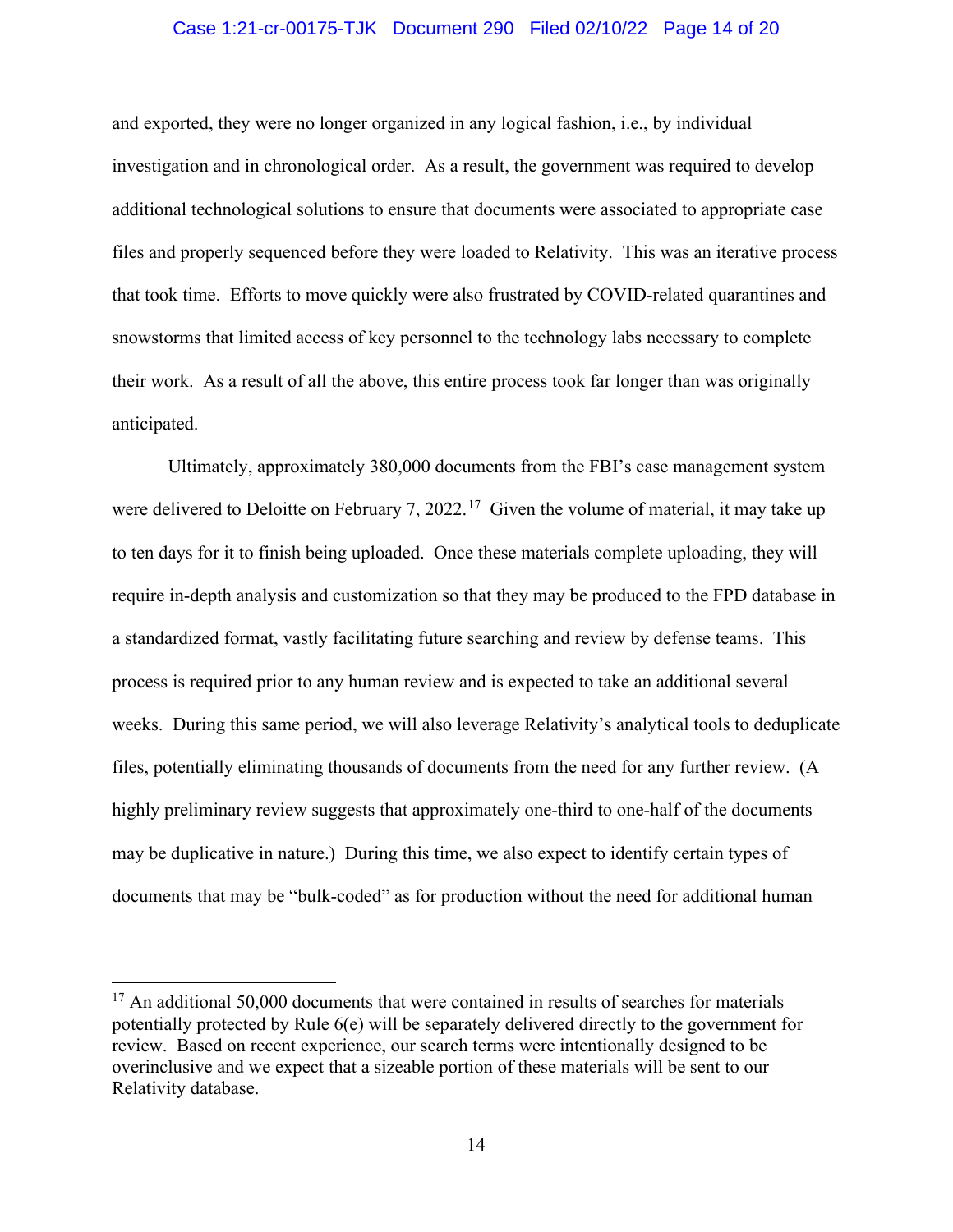#### Case 1:21-cr-00175-TJK Document 290 Filed 02/10/22 Page 15 of 20

review. Once the remaining materials are ready for human review, we have a surge staffing plan in place to perform review and redactions, and to quality-check proposed productions.<sup>18</sup>

Another challenge we continue to confront is our plan to provide defense teams the ability to view materials scoped from other subjects' devices and SCA accounts, as well as lawenforcement recorded interviews of other investigation subjects. As of today, we have provided over 900 items in these categories to Deloitte for ingestion into the government's Relativity database. Processing and loading these materials is complicated because there are no cookiecutter solutions that may be applied to all devices and interviews. There is a wide variability in the format of results obtained from searches of digital devices and SCA accounts. Similarly, subject interviews were recorded in proprietary player formats unique to the recording devices used. All this data requires thoughtful examination and decision-making to ensure it will be accessible, organized, and searchable once it is loaded to FPD's Relativity database. In addition, we are providing assigned prosecutors a short timeframe to verify there are no security concerns with the production of such items to a global database. At this juncture, almost 300 such items have been uploaded to the government's Relativity database, and we expect to begin providing them to FPD's Relativity database shortly. We are continuing to process and upload such items on a rolling basis.

#### **10. Short-Term Discovery Plan for Certain Trials**

The events of January 6 were historic, not only because they represented the first time that American citizens had stormed the Capitol, but because the amount of information and

<sup>&</sup>lt;sup>18</sup> The extracted FBI case files discussed above represent the FBI's Capitol Siege case files as of approximately September 2021. The lessons learned from this first extraction have led to significant improvements in the overall process. We will begin the next extraction after we complete application of the technological solution to the 50,000 documents that were contained in results of searches for materials potentially protected by Rule 6(e).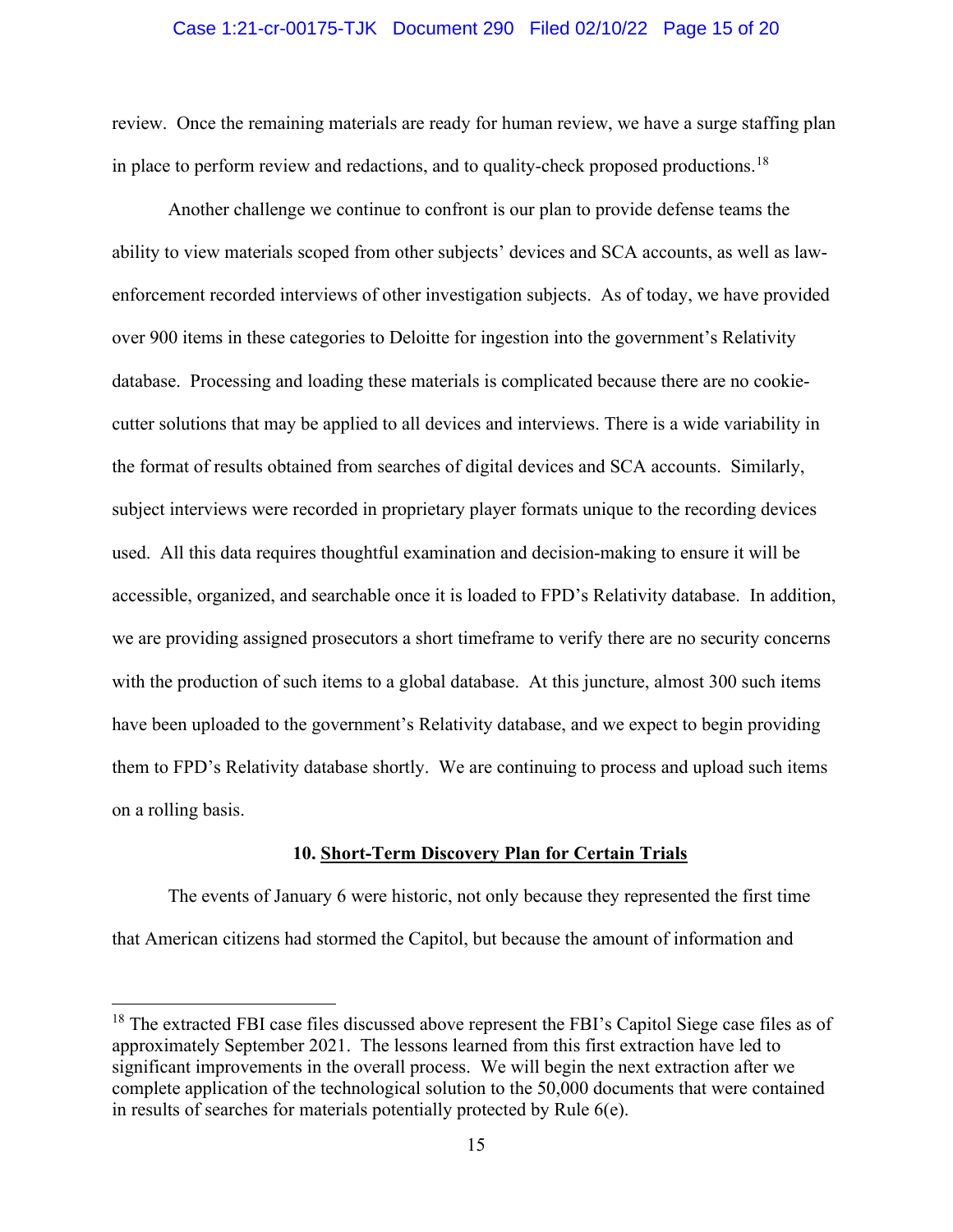### Case 1:21-cr-00175-TJK Document 290 Filed 02/10/22 Page 16 of 20

evidence involved is unprecedented. As defendants are in a better position to determine what evidence they believe is exculpatory and will help in their defense, we maintain that our plan – to provide the defense with all data that may contain such information, but in a manner that will facilitate search, retrieval, sorting, and management of that information – continues to be reasonable and appropriate.<sup>19</sup> Notwithstanding the challenges arising from organizing and

<sup>&</sup>lt;sup>19</sup> The government's approach is also consistent with the Recommendations for Electronically Stored Information (ESI) Discovery Production developed by the Department of Justice and Administrative Office of the U.S. Courts Joint Working Group on Electronic Technology in the Criminal Justice System. *See https://www.justice.gov/archives/dag/page/file/913236/download.* It is also the generally accepted approach for ensuring that arguably exculpatory materials are provided in cases involving voluminous information.

Notably, every circuit to address the issue has concluded that, where the government has provided discovery in a useable format, and absent bad faith such as padding the file with extraneous materials or purposefully hiding exculpatory material within voluminous materials, the government has satisfied its obligations under *Brady v. Maryland*, 373 U.S. 83 (1963) and progeny. *See United States v. Yi*, 791 F. App'x 437, 438 (4th Cir. 2020) ("We reject as without merit Yi's argument that fulfillment of the Government's obligation under *Brady* requires it to identify exculpatory material."); *United States v. Tang Yuk*, 885 F.3d 57, 86 (2d Cir. 2018) (noting that the "government's duty to disclose generally does not include a duty to direct a defendant to exculpatory evidence within a larger mass of disclosed evidence") (internal citations omitted); *United States v. Stanford*, 805 F.3d 557, 572 (5th Cir. 2015) ("We have previously rejected such 'open file' *Brady* claims where the government provided the defense with an electronic and searchable database of records, absent some showing that the government acted in bad faith or used the file to obscure exculpatory material."); *United States v. Gray*, 648 F.3d 562, 567 (7th Cir. 2011) ("The government is not obliged to sift fastidiously through millions of pages (whether paper or electronic). . . [and] is under no duty to direct a defendant to exculpatory evidence [of which it is unaware] within a larger mass of disclosed evidence.") (quotation marks and citations omitted); *Rhoades v. Henry*, 638 F.3d 1027, 1039 (9th Cir. 2011) (rejecting *Brady* claim on the ground that the defendant "points to no authority requiring the prosecution to single out a particular segment of a videotape, and we decline to impose one"); *United States v. Warshak,* 631 F.3d 266, 297 (6th Cir. 2010) ("As a general rule, the government is under no duty to direct a defendant to exculpatory evidence within a larger mass of disclosed evidence"); *United States v. Skilling*, 554 F.3d 529, 576 (5th Cir. 2009)(same), aff'd in part, vacated in part, remanded, 561 U.S. 358 (2010); *United States v. Pelullo*, 399 F.3d 197, 212 (3d Cir. 2005) ("*Brady* and its progeny . . . impose no additional duty on the prosecution team members to ferret out any potentially defense-favorable information from materials that are so disclosed."); *United States v. Jordan,* 316 F.3d 1215, 1253-54 (11th Cir. 2003) (concluding that the defendant's demand that the government "identify all of the *Brady*  and *Giglio* material in its possession," "went far beyond" what the law requires).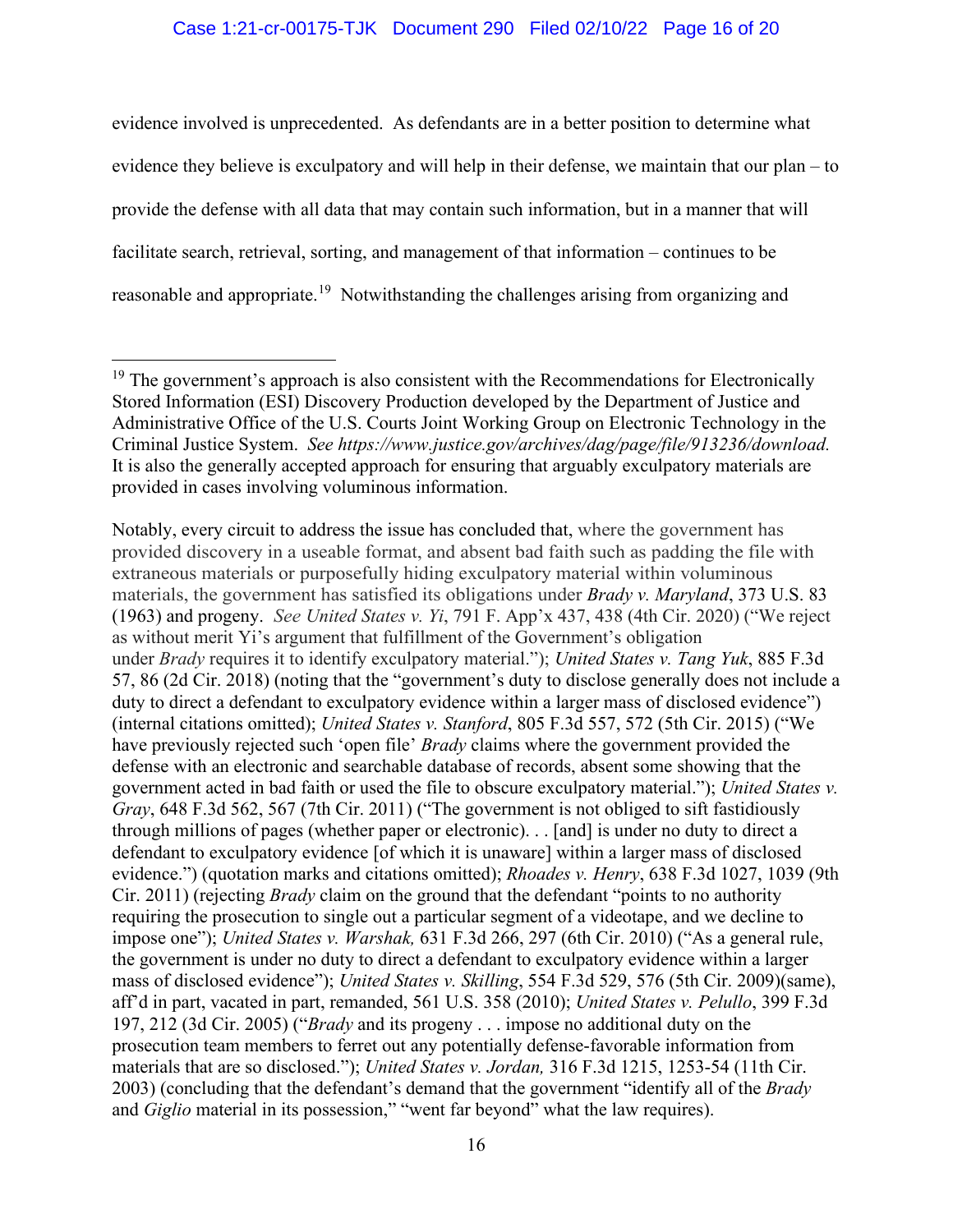#### Case 1:21-cr-00175-TJK Document 290 Filed 02/10/22 Page 17 of 20

producing unprecedented amounts of data that are frequently complex in nature, our plan is being executed promptly and in good faith. We have produced terabytes of organized and searchable data in hundreds of cases and continue to do so as quickly as possible.

In addition, we have developed a short-term discovery plan that will enable certain trials to proceed before our discovery plan is substantially executed. To be clear, this is not the plan we recommend, nor one that would be workable in multiple cases or complex cases, such as this. Time spent executing this plan will reduce resources available to execute the global plan described above. Pursuant to our short-term plan, we will create lists describing substantially all our holdings. Defense teams can review the lists to request specific items they believe may be relevant. We expect these lists will identify the physical and digital evidence that has been accumulated across all Capitol Siege investigations; and categories of potentially discoverable information from materials that are in our possession but have not yet been produced in global discovery, e.g., the FBI materials recently provided to Deloitte; small amounts of material from other law enforcement agencies that played a role on the January 6, 2021; damage estimates from the Architect of the Capitol; and grand jury transcripts.<sup>20</sup>

In addition, pursuant to this plan, assigned prosecutors will ensure that searches based on the defendant's personal and/or device identifiers, as relevant, have been or will be conducted within of the following sets of data:

<sup>&</sup>lt;sup>20</sup> If additional materials requested by defense teams are extensive, we will likely need to request a continuance and tolling of the Speedy Trial Act to allow the defense adequate time to prepare for trial. This is especially true in the case of requests for the results of multiple other subjects' digital devices and SCA accounts that have not yet been scoped for relevant information. Further, if the requested materials have not been loaded and organized within our Relativity database yet, they will be turned over in their native format and the defendant will be unable to leverage FPD's Relativity's search tools to review them.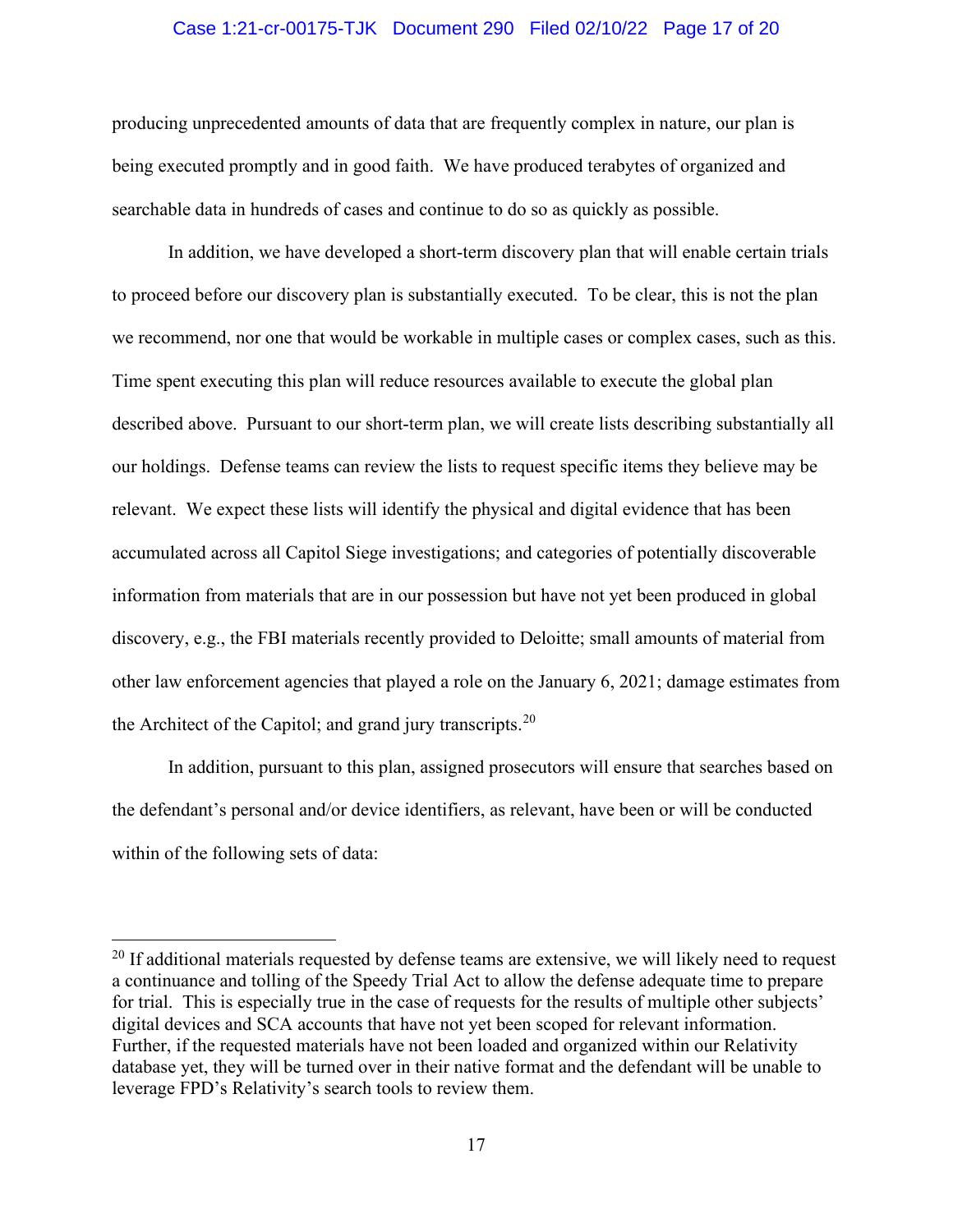- 1. Cell tower data from Verizon, AT&T, and T-Mobile/Sprint Cell for devices that connected to the Capitol's cellular network infrastructure;
- 2. Google account subscriber information and location data from the Capitol and restricted perimeter obtained pursuant to the Google geofence warrants;
- 3. Location data obtained by the FBI from multiple data aggregation companies;
- 4. Basic subscriber information including call records obtained pursuant to applications made to twelve cell service providers under 18 U.S.C. 2703(d) for devices, according to location data obtained pursuant to the Google geofence warrants, were present within the U.S. Capitol on January 6, 2021;
- 5. A repository of Archived Parler posts and comments from around the period of January 6, 2021, hosted by the Internet Archive Project and retrieved by the FBI; $^{21}$
- 6. A repository of digital media tips maintained by the FBI; and
- 7. The government's discovery databases.

We will also perform searches of the data described above in response to defense counsel

requests for materials that we are obligated to produce under Federal Rule Criminal Procedure

16, the Jencks Act, and our *Brady* obligations.22

Further, prosecutors will ensure that a facial recognition search has been performed

within a repository of images and video that the FBI continually populates, so that all identifiable

images of the defendant within that repository at a time close to trial are produced.

<sup>21</sup> Items 1-4 will never be provided *en masse* in global discovery because they contain highly sensitive personal identifying information for members of Congress, their staff, and law enforcement who were all lawfully present on January 6, 2021, and the process of locating that information and eliminating it from these results continues even today.

 $22$  We will not perform searches for materials that are not required pursuant to the abovedescribed obligations. We advise defendants who wish to perform wider-ranging searches to wait for the substantial completion of our global discovery plan.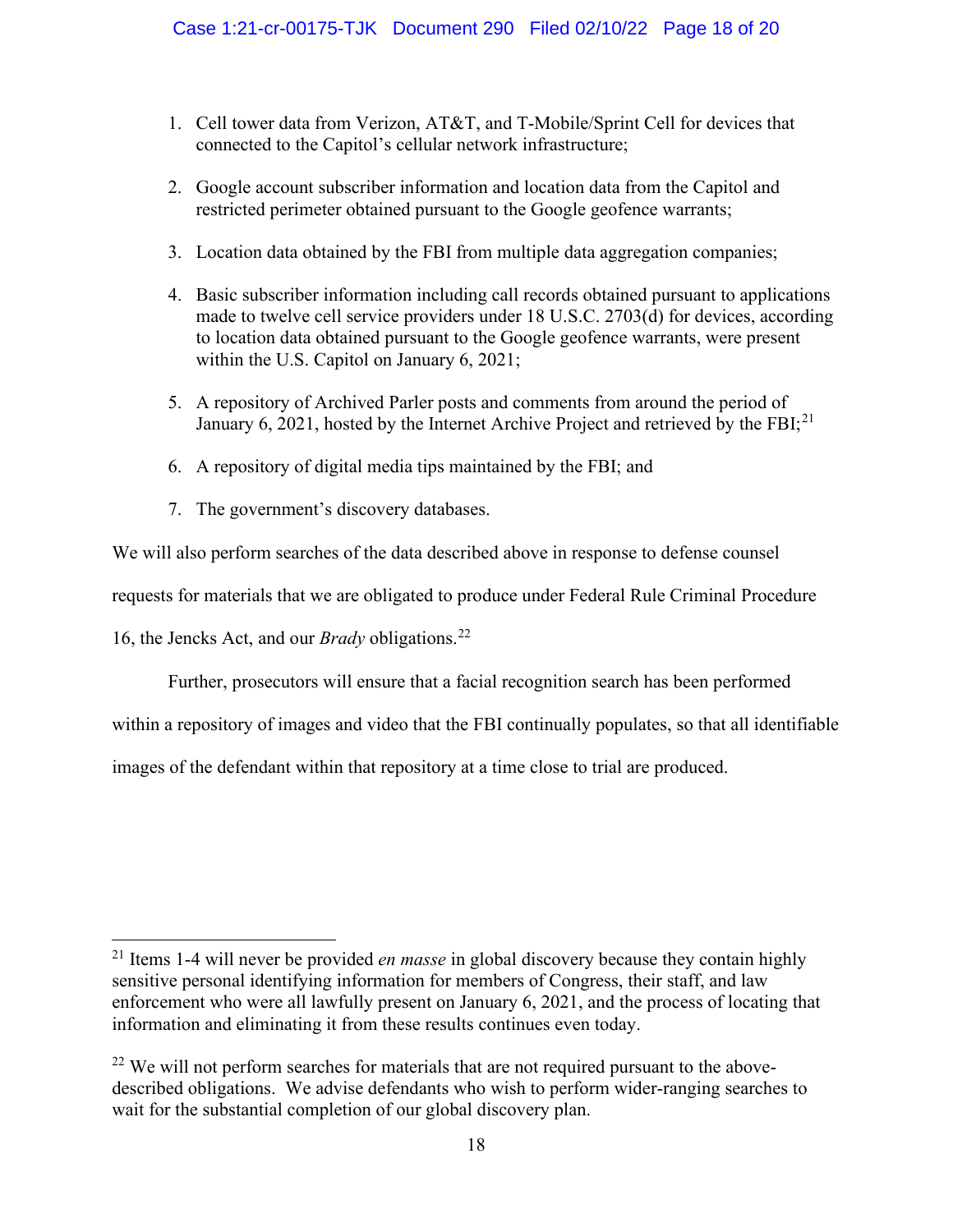Finally, prosecutors will confirm that FBI case agents conduct searches of FBI databases

before trial, to ensure that all relevant documents concerning a case or any witnesses have been

identified and produced.

## **Conclusion**

The government has taken its Capitol Siege discovery obligations seriously from the

inception of this investigation and has made substantial efforts to produce vast quantities of

information that is varied and frequently complex in nature in hundreds of cases. These efforts

have included:

- Appointing a Capitol Siege Discovery Coordinator in January 2021;
- Assembling a Capitol Siege Discovery Team consisting of experienced attorneys, project managers, and litigation technology professionals;
- Collecting information from multiple sources involved in the response to and investigation of the Capitol Siege; Collaborating with FPD to develop a standard protective order for Capitol Siege cases;
- Identifying database solutions for making terabytes of video and documents accessible to hundreds of defendants;
- Funding defense databases and obtaining licenses for all Capitol Siege defense counsel, and collaborating with FPD to execute these solutions;
- Reviewing specific discovery requests by defense counsel to ensure the appropriate materials are prioritized for production;
- Creating protocols and procedures to ensure that (a) case-specific discovery is provided, (b) defendants will receive complete copies of unscoped devices and SCA accounts upon request; (c) devices and SCA accounts are systematically filtered for attorney-client communications; and (d) relevant scoped data and custodial interviews will be uploaded to the government's discovery databases for production to all; (e) increasing access to discovery by detained defendants.